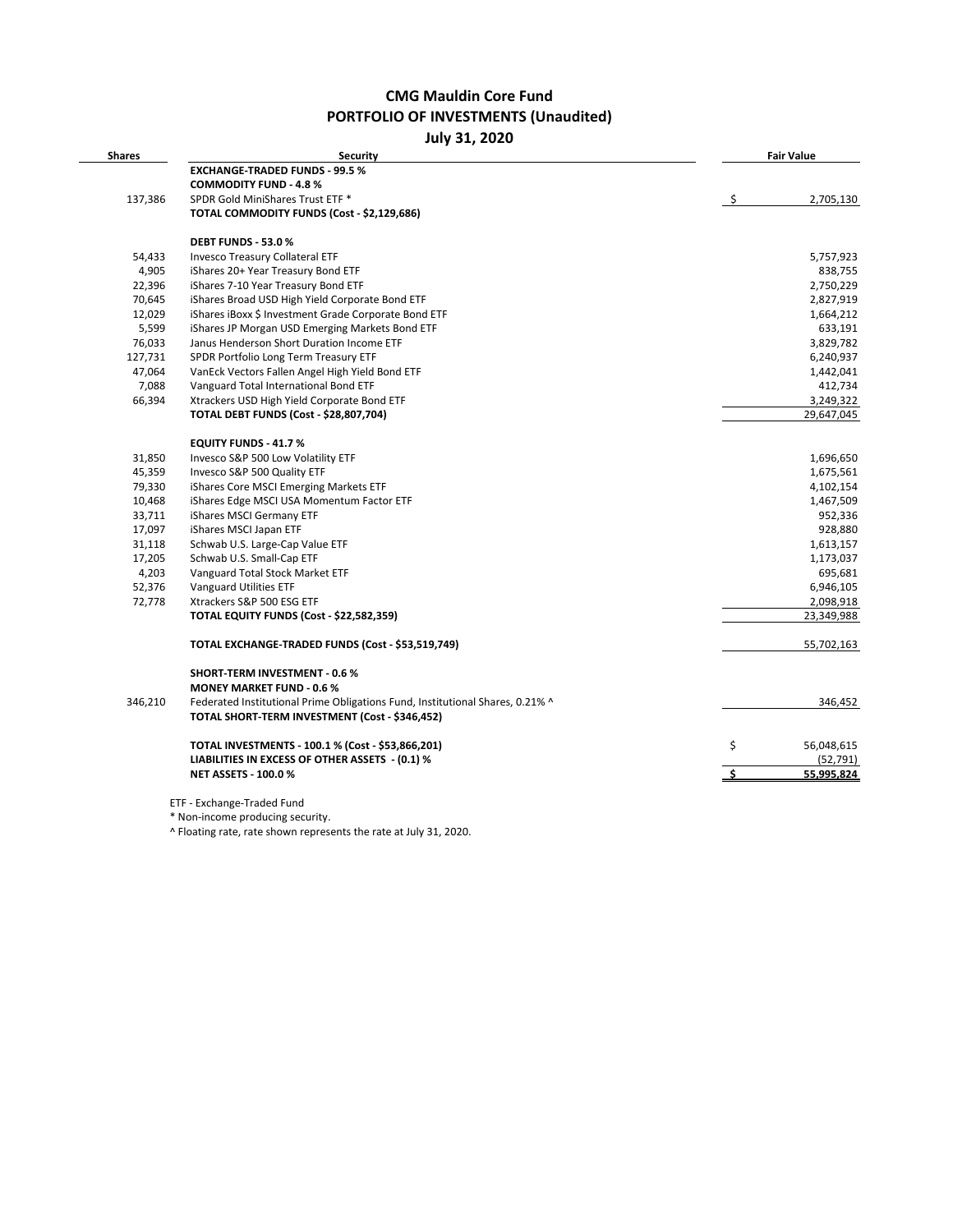# **CMG Tactical Bond Fund PORTFOLIO OF INVESTMENTS (Unaudited)**

## **July 31, 2020**

| <b>Shares</b> | <b>Security</b>                                                               | <b>Fair Value</b> |
|---------------|-------------------------------------------------------------------------------|-------------------|
|               | <b>EXCHANGE-TRADED FUNDS - 98.3 %</b>                                         |                   |
|               | <b>DEBT FUNDS - 98.3 %</b>                                                    |                   |
| 1,226,833     | BlackRock High Yield Bond Portfolio                                           | \$<br>9,201,245   |
| 267,528       | iShares Broad USD High Yield Corporate Bond ETF                               | 10,709,146        |
| 187,059       | VanEck Vectors Fallen Angel High Yield Bond ETF                               | 5,731,488         |
| 218,333       | Xtrackers USD High Yield Corporate Bond ETF                                   | 10,685,217        |
|               | TOTAL EXCHANGE-TRADED FUNDS (Cost - \$34,890,384)                             | 36,327,096        |
|               | <b>SHORT-TERM INVESTMENT - 1.7 %</b>                                          |                   |
|               | <b>MONEY MARKET FUND - 1.7 %</b>                                              |                   |
| 643.041       | Federated Institutional Prime Obligations Fund, Institutional Shares, 0.21% ^ | 643,492           |
|               | TOTAL SHORT-TERM INVESTMENT (Cost - \$643,411)                                |                   |
|               | TOTAL INVESTMENTS - 100.0 % (Cost - \$35,533,795)                             | \$<br>36,970,588  |
|               | LIABILITIES IN EXCESS OF OTHER ASSETS - (0.0) %                               | (6,823)           |
|               | <b>NET ASSETS - 100.0 %</b>                                                   | 36,963,765        |

ETF - Exchange-Traded Fund

^ Floating rate, rate shown represents the rate at July 31, 2020.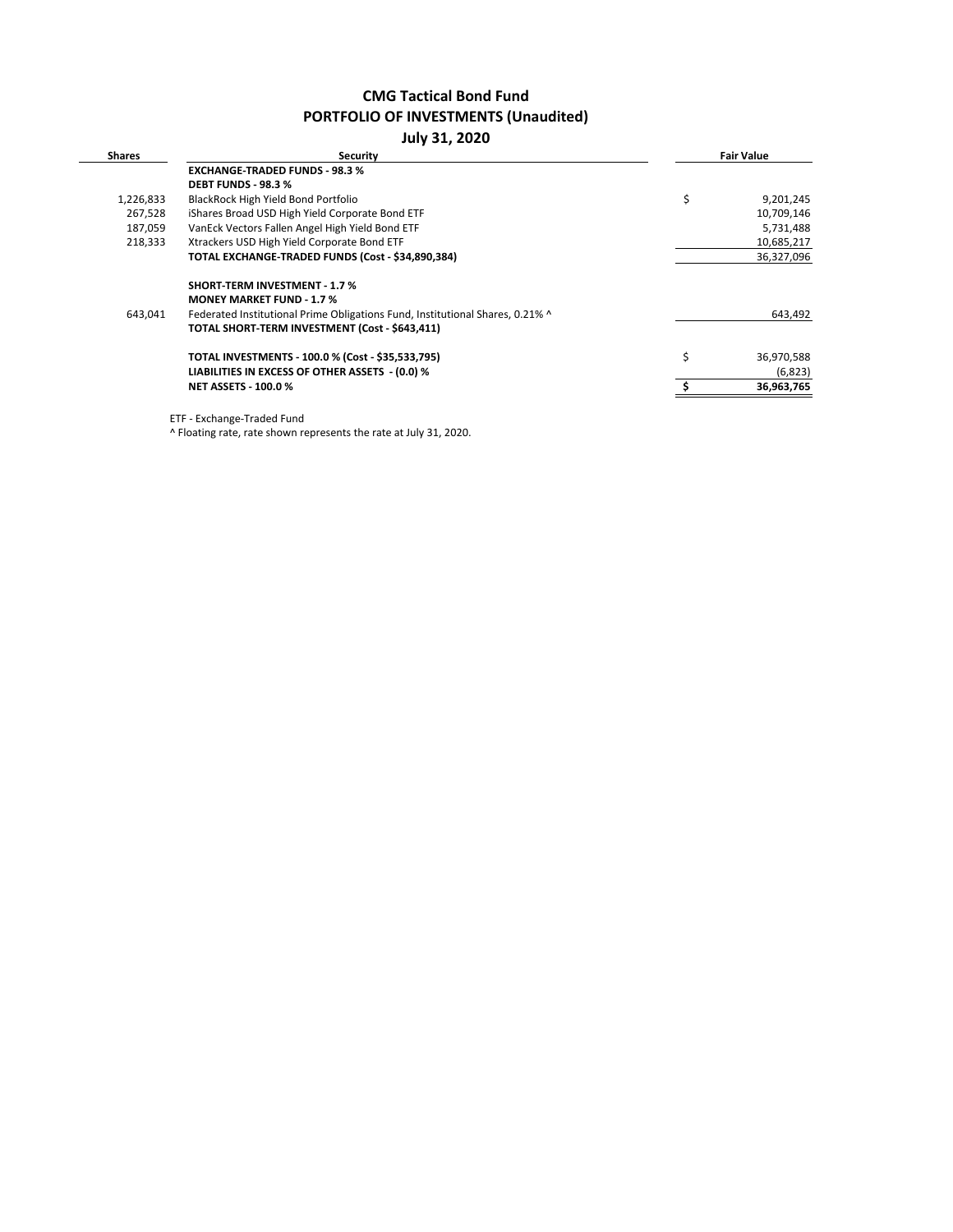# **CMG Tactical All Asset Strategy Fund PORTFOLIO OF INVESTMENTS (Unaudited)**

| <b>July 31, 2020</b> |  |
|----------------------|--|
|----------------------|--|

| <b>Shares</b> | <b>Security</b>                                                               |      | <b>Fair Value</b> |
|---------------|-------------------------------------------------------------------------------|------|-------------------|
|               | <b>EXCHANGE-TRADED FUNDS - 89.2 %</b>                                         |      |                   |
|               | <b>COMMODITY FUND - 11.5 %</b>                                                |      |                   |
| 45,531        | SPDR Gold MiniShares Trust ETF *                                              | - \$ | 896,505           |
|               | TOTAL COMMODITY FUND (Cost - \$727,201)                                       |      |                   |
|               | <b>DEBT FUNDS - 27.2 %</b>                                                    |      |                   |
| 5,118         | iShares 7-10 Year Treasury Bond ETF                                           |      | 628,491           |
| 4,696         | iShares 20+ Year Treasury Bond ETF                                            |      | 803,016           |
| 13,757        | Janus Henderson Short Duration Income ETF                                     |      | 692,940           |
|               | TOTAL DEBT FUNDS (Cost - \$2,049,230)                                         |      | 2,124,447         |
|               | <b>EQUITY FUNDS - 50.5 %</b>                                                  |      |                   |
| 6,142         | Invesco QQQ Trust Series 1                                                    |      | 1,632,482         |
| 7,310         | Technology Select Sector SPDR Fund                                            |      | 807,243           |
| 19,341        | VanEck Vectors Gold Miners ETF                                                |      | 830,503           |
| 5,053         | Vanguard Utilities ETF                                                        |      | 670,129           |
|               | TOTAL EQUITY FUNDS (Cost - \$3,715,377)                                       |      | 3,940,357         |
|               | TOTAL EXCHANGE-TRADED FUNDS (Cost - \$6,491,808)                              |      | 6,961,309         |
|               | <b>SHORT-TERM INVESTMENT - 10.7%</b>                                          |      |                   |
|               | <b>MONEY MARKET FUND - 10.7 %</b>                                             |      |                   |
| 833,794       | Federated Institutional Prime Obligations Fund, Institutional Shares, 0.21% ^ |      | 834,378           |
|               | TOTAL SHORT-TERM INVESTMENT (Cost - \$834,392)                                |      |                   |
|               | TOTAL INVESTMENTS - 99.9 % (Cost - \$7,326,200)                               | \$   | 7,795,687         |
|               | <b>ASSETS IN EXCESS OF OTHER LIABILITIES - 0.1 %</b>                          |      | 11,323            |
|               | <b>NET ASSETS - 100.0 %</b>                                                   |      | 7,807,010         |

\* Non Non-Income producing security

^ Floating rate, rate shown represents the rate at July 31, 2020.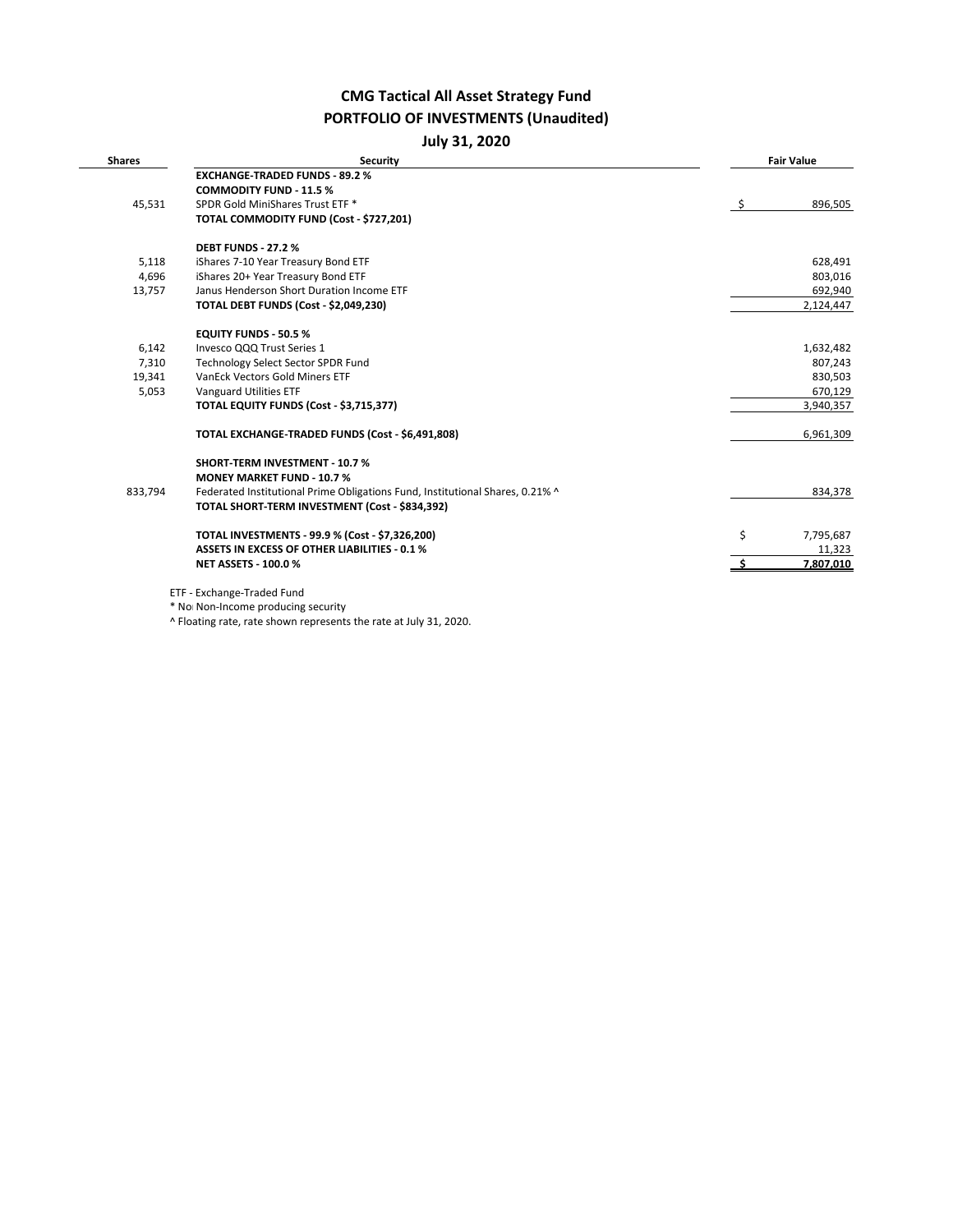### **CMG Funds PORTFOLIO OF INVESTMENTS (Unaudited)**

### **July 31, 2020**

The following is a summary of significant accounting policies followed by the Funds. These policies are in conformity with accounting principles generally accepted in the United States of America ("GAAP"). The Funds are investment companies and accordingly follow the investment company accounting and reporting guidance of the Financial Accounting Standards Board (FASB) Accounting Standard Codification Topic 946 "Financial Services Investment Companies".

*Security Valuation* – Securities listed on an exchange are valued at the last reported sale price at the close of the regular trading session of the primary exchange on the business day the value is being determined, or in the case of securities listed on NASDAQ at the NASDAQ Official Closing Price ("NOCP"). In the absence of a sale such securities shall be valued at the mean between the current bid and ask prices on the day of valuation. Futures and future options are valued at the final settled price or, in the absence of a settled price, at the last sale price on the day of valuation. Options contracts listed on a securities exchange or board of trade for which market quotations are readily available shall be valued at the last quoted sales price or, in the absence of a sale, at the mean between the current bid and ask prices on the day of valuation. The independent pricing service does not distinguish between smaller-sized bond positions known as "odd lots" and larger institutional-sized bond positions known as "round lots". The Fund may fair value a particular bond if the adviser does not believe that the round lot value provided by the independent pricing service reflects fair value of the Fund's holding. Short-term debt obligations having 60 days or less remaining until maturity, at time of purchase, may be valued at amortized cost.

A Fund may hold securities, such as private investments, interests in commodity pools, other non-traded securities or temporarily illiquid securities, for which market quotations are not readily available or are determined to be unreliable. These securities will be valued at their fair market value as determined using the "fair value" procedures approved by the Board of Trustees ("Board"). The Board has delegated execution of these procedures to a fair value committee composed of one or more representatives from each of the (i) Trust, (ii) administrator, and (iii) adviser and/or sub-adviser. The committee may also enlist third party consultants such as a valuation specialist at a public accounting firm, valuation consultant, or financial officer of a security issuer on an as-needed basis to assist in determining a security-specific fair value. The Board has also engaged a third party valuation firm to attend valuation meetings held by the Trust, review minutes of such meetings and report to the Board on a quarterly basis. The Board reviews and ratifies the execution of this process and the resultant fair value prices at least quarterly to assure the process produces reliable results.

*Fair Valuation Process* - As noted above, the fair value committee is composed of one or more representatives from each of the (i) Trust, (ii) administrator, and (iii) adviser and/or sub-adviser. The applicable investments are valued collectively via inputs from each of these groups. For example, fair value determinations are required for the following securities: (i) securities for which market quotations are insufficient or not readily available on a particular business day (including securities for which there is a short and temporary lapse in the provision of a price by the regular pricing source), (ii) securities for which, in the judgment of the adviser or sub-adviser, the prices or values available do not represent the fair value of the instrument. Factors which may cause the adviser or sub-adviser to make such a judgment include, but are not limited to, the following: only a bid price or an asked price is available; the spread between bid and asked prices is substantial; the frequency of sales; the thinness of the market; the size of reported trades; and actions of the securities markets, such as the suspension or limitation of trading; (iii) securities determined to be illiquid; (iv) securities with respect to which an event that will affect the value thereof has occurred (a "significant event") since the closing prices were established on the principal exchange on which they are traded, but prior to a Fund's calculation of its net asset value. Specifically, interests in commodity pools or managed futures pools are valued on a daily basis by reference to the closing market prices of each futures contract or other asset held by a pool, as adjusted for pool expenses. Restricted or illiquid securities, such as private investments or non-traded securities are valued via inputs from the adviser or sub-adviser based upon the current bid for the security from two or more independent dealers or other parties reasonably familiar with the facts and circumstances of the security (who should take into consideration all relevant factors as may be appropriate under the circumstances). If the adviser or sub-adviser is unable to obtain a current bid from such independent dealers or other independent parties, the fair value committe shall determine the fair value of such security using the following factors: (i) the type of security; (ii) the cost at date of purchase; (iii) the size and nature of the Fund's holdings; (iv) the discount from market value of unrestricted securities of the same class at the time of purchase and subsequent thereto; (v) information as to any transactions or offers with respect to the security; (vi) the nature and duration of restrictions on disposition of the security and the existence of any registration rights; (vii) how the yield of the security compares to similar securities of companies of similar or equal creditworthiness; (viii) the level of recent trades of similar or comparable securities; (ix) the liquidity characteristics of the security; (x) current market conditions; and (xi) the market value of any securities into which the security is convertible or exchangeable.

*Valuation of Fund of Funds* - The Funds may invest in portfolios of open-end or closed-end investment companies (the "Underlying Funds"). The Underlying Funds value securities in their portfolios for which market quotations are readily available at their fair values (generally the last reported sale price) and all other securities and assets at their fair value using the methods established by the boards of directors of the Underlying Funds.

Open-end investments companies are valued at their respective net asset values as reported by such investment companies. The shares of many closed-end investment companies, after their initial public offering, frequently trade at a price per share, which is different than the net asset value per share. The difference represents a market premium or market discount of such shares. There can be no assurances that the market discount or market premium on shares of any closed-end investment company purchased by the Funds will not change.

The Funds utilize various methods to measure the fair value of its investments on a recurring basis. GAAP establishes a hierarchy that prioritized inputs to valuation methods. The three levels of input are:

Level 1 – Unadjusted quoted prices in active markets for identical assets and liabilities that the Fund has the ability to access.

Level 2 - Observable inputs other than quoted prices included in level 1 that are observable for the asset or liability, either directly or indirectly. These inputs may include quoted prices for the identical instrument on an inactive market, prices for similar instruments, interest rates, prepayment speeds, credit risk, yield curves, default rates and similar data.

Level 3 - Unobservable inputs for the asset or liability, to the extent relevant observable inputs are not available, representing the Fund's own assumptions about the assumptions a market participant would use in valuing the asset or liability, and would be based on the best information available.

The availability of observable inputs can vary from security to security and is affected by a wide variety of factors, including, for example, the type of security, whether the security is new and not yet established in the marketplace, the liquidity of markets, and other characteristics particular to the security. To the extent that valuation is based on models or inputs that are less observable or unobservable in the market, the determination of fair value requires more judgment. Accordingly, the degree of judgment exercised in determining fair value is greatest for instruments categorized in Level 3.

The inputs used to measure fair value may fall into different levels of the fair value hierarchy. In such cases, for disclosure purposes, the level in the fair value hierarchy within which the fair value measurement falls in its entirety, is determined based on the lowest level input that is significant to the fair value measurement in its entirety.